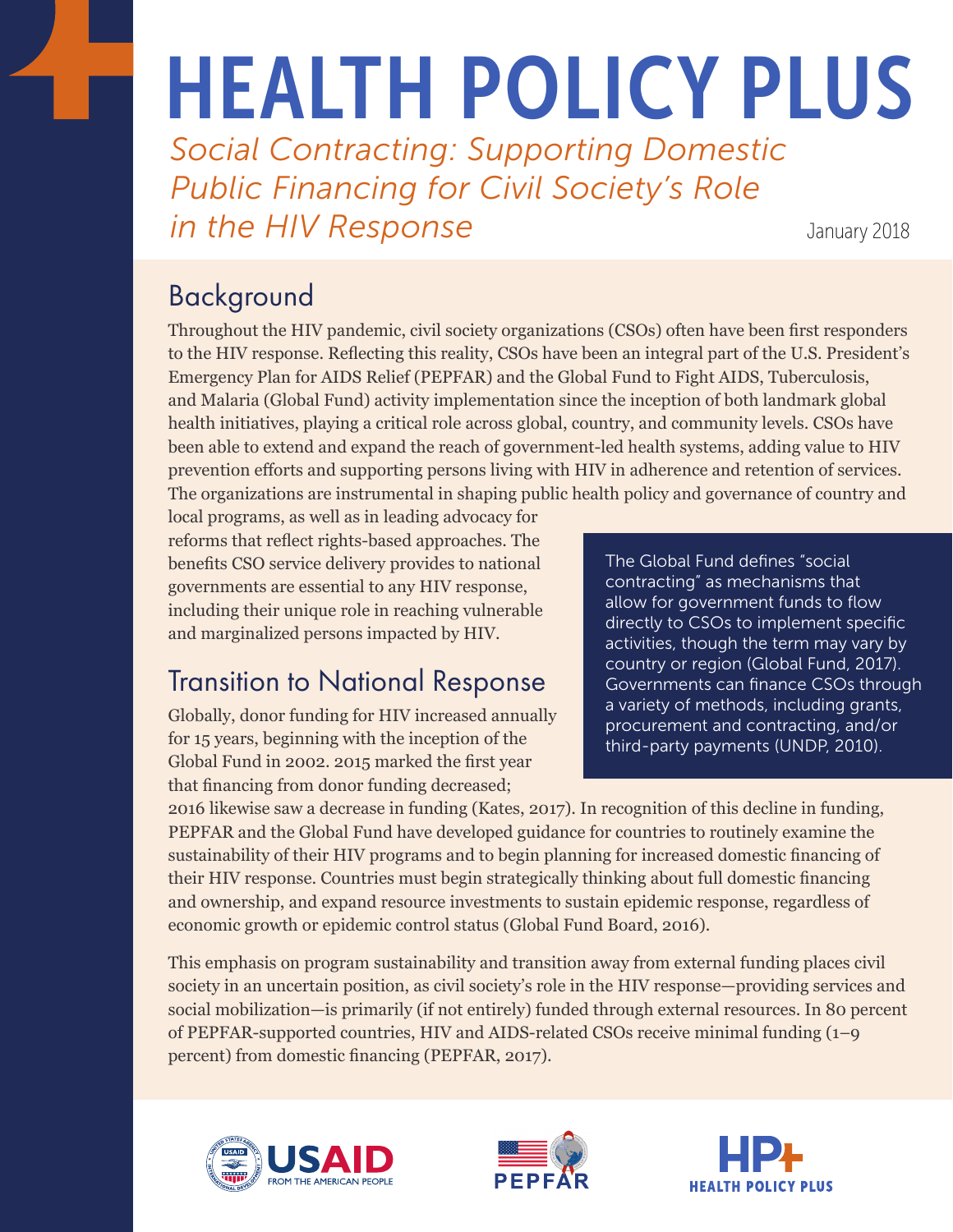## 2 Social Contracting

One policy reform aimed at maintaining the critical role of civil society in the HIV response in concert with domestic resource mobilization efforts is the development of government-led mechanisms to finance civil society through formalized contractual channels. Such partnerships between governments and civil society are widely referred to as "social contracting mechanisms."

## *Social Contracting Process*

The process of social contracting is not simply that a government provides grants or subventions to CSOs, but requires a number of policy, financial, and programmatic initiatives to ensure successful implementation. Before embarking on the process of social contracting, stakeholders should consider the roles of CSOs, which services are needed, and how active CSOs are in the country response to HIV. For example, in contexts where stigma and discrimination in government services is lower, CSOs may be most effective in providing support for adherence and retention, while in other contexts with higher stigma and discrimination, CSOs may be needed to provide services across the cascade—prevention, testing, and linkage to care and support. Governments, CSOs, and external funders can all be engaged in supporting social contracting implementation. Table 1 provides key activities that CSOs, government and policymakers, and external donors can take to support implementation.

| Steps in the social<br>contracting process                                                     | Civil society<br>organizations                                                                                                                                 | Government agencies<br>and policymakers                                                                 | External donors                                                                                  |
|------------------------------------------------------------------------------------------------|----------------------------------------------------------------------------------------------------------------------------------------------------------------|---------------------------------------------------------------------------------------------------------|--------------------------------------------------------------------------------------------------|
| Review and<br>understand legal and<br>regulatory needs for<br>social contracting<br>mechanisms | • Support and engage in<br>analysis on country ability<br>to provide funding to<br>CSOs                                                                        | • Determine which<br>funding mechanism<br>would be the most<br>appropriate for the<br>country context   | • Assist with the<br>development of the<br>social contracting<br>funding mechanism               |
| Develop/adapt<br>regulatory process<br>for selecting CSOs<br>for contracting                   | • Advocate for<br>transparency and<br>accountability in the<br>contract selection process                                                                      | Develop transparent<br>۰<br>procurement and<br>contracting processes                                    | • Provide best<br>practices globally on<br>transparent review<br>and accountability<br>processes |
| Ensure domestic<br>finances are available<br>for social contracting<br>mechanisms              | • Conduct analyses on<br>funding sources for social<br>contracting and advocate<br>for annual predictable<br>financing to be included<br>as a budget line item | • Ensure adequate,<br>predictable funding<br>is available for social<br>contracting to civil<br>society | • Provide seed<br>money for pilot<br>initiatives of social<br>contracting in<br>country          |
| Provide quality<br>implementation<br>and monitoring of<br>publicly-financed<br>services        | • Strengthen capacity<br>in organization for<br>management, reporting,<br>and technical monitoring<br>and evaluation for public<br>financing                   | Develop systems to<br>fund and monitor CSO<br>contract work                                             | • Assist CSOs<br>and government<br>on effective<br>implementation and<br>monitoring of work      |

## **Table 1. Key Activities for Developing Government Social Contracting to Civil Society**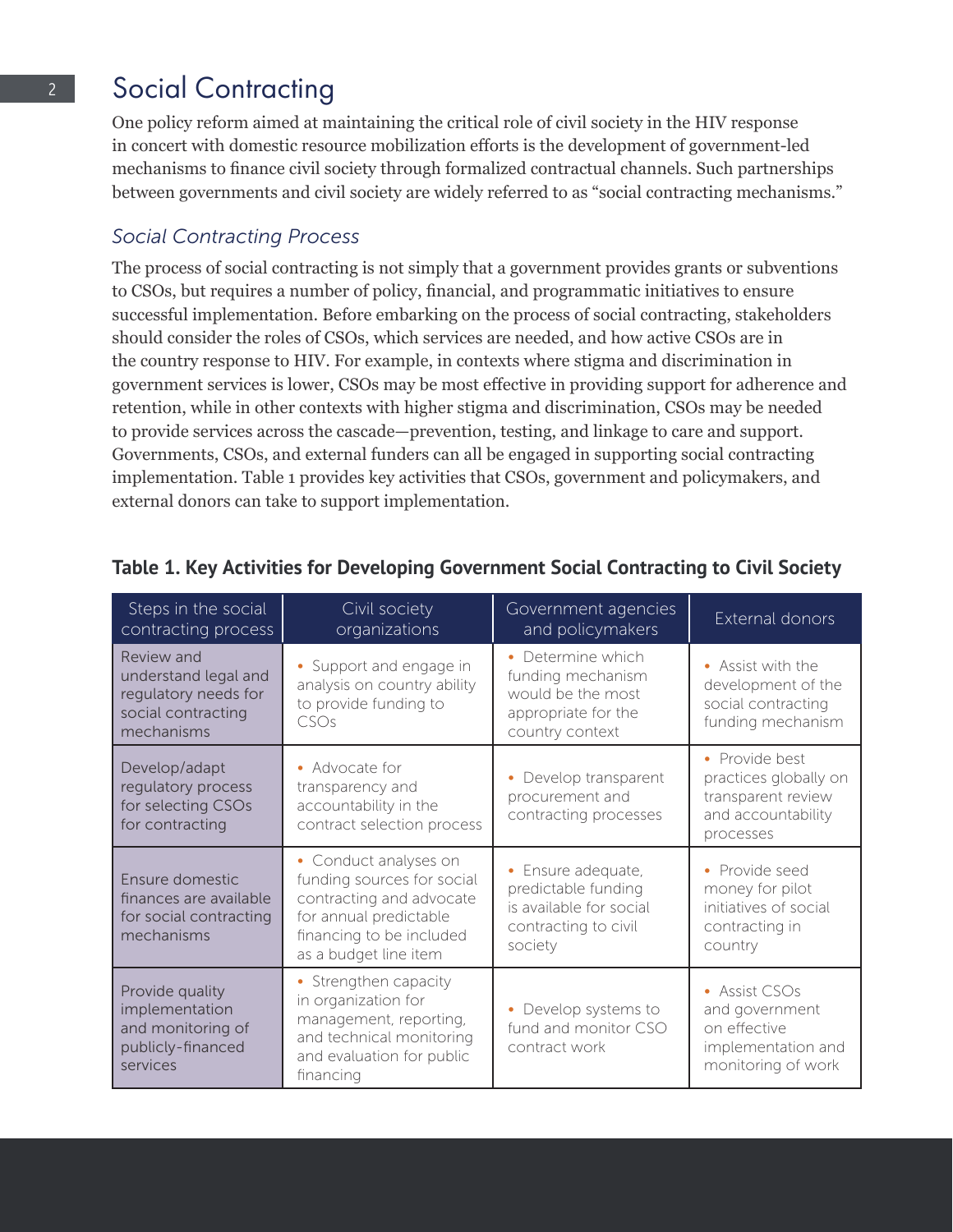*Country Example:* Although Croatia has a low-prevalence HIV epidemic, prevalence is highest in key populations, including men who have sex with men (2.8 percent), sex workers (1.5 percent), and people who inject drugs (0.2 percent). Croatia received Global Fund support from 2003 to 2006 for its HIV response. Since then, the country succeeded in securing commitment from decision makers to remain aggressive in progressing toward the country's HIV strategies and goals, with full inclusion of CSOs in the response. As part of its strategy, Croatia developed a number of mechanisms to foster partnership between the government and CSOs, including allocating financial resources to CSOs. In 2014, the Croatian government allocated US\$733,460 to HIV services provided by CSOs. Eight years after Global Fund support came to an end, nearly all of the CSOs that received Global Fund money were still active in the HIV response, providing necessary clinical and social services for key populations (Đurić et al., 2015).

### *Strengthened Engagement Between CSOs and Government*

In addition to channeling resources to organizations that can provide direct services to populations, social contracting offers the opportunity to build greater governance, accountability, and partnership between national (or local, in a decentralized system) governments and CSOs. During the process of procurement, CSOs can advocate for the government to provide transparent guidance on proposal content. As CSOs implement activities, access to government data to ensure effective programming at the site level is critical. The opening of such channels of communication builds partnership across entities and aligns their strategic activities. CSOs may even have the opportunity to become more engaged in the process of policymaking, as they are able to provide site-level perspective on the allocation of government resources to better achieve country targets and epidemic control.

## HP+ Social Contracting Examples

The Health Policy Plus (HP+) project, funded by the U.S. Agency for International Development (USAID) and PEPFAR, is providing technical assistance to countries to best prepare for donor transitions and help governments and CSOs with understanding and implementing social contracting mechanisms through financial and policy means. Highlights of HP+'s social contracting work include the following activities conducted in several countries:

#### *Guyana*

- **•** HP+ conducted a social contracting legal and policy analysis of the country's HIV response. Working with stakeholders, HP+ identified immediate next steps to develop and implement a social contracting mechanism.
- **•** The project is developing a costing tool to calculate unit costs of the HIV services that CSOs provide. Such data can be used by the government to plan allocation of funds via social contracting mechanisms. These unit costs will also support CSOs with advocating for funding commitments and social contracting agreements.